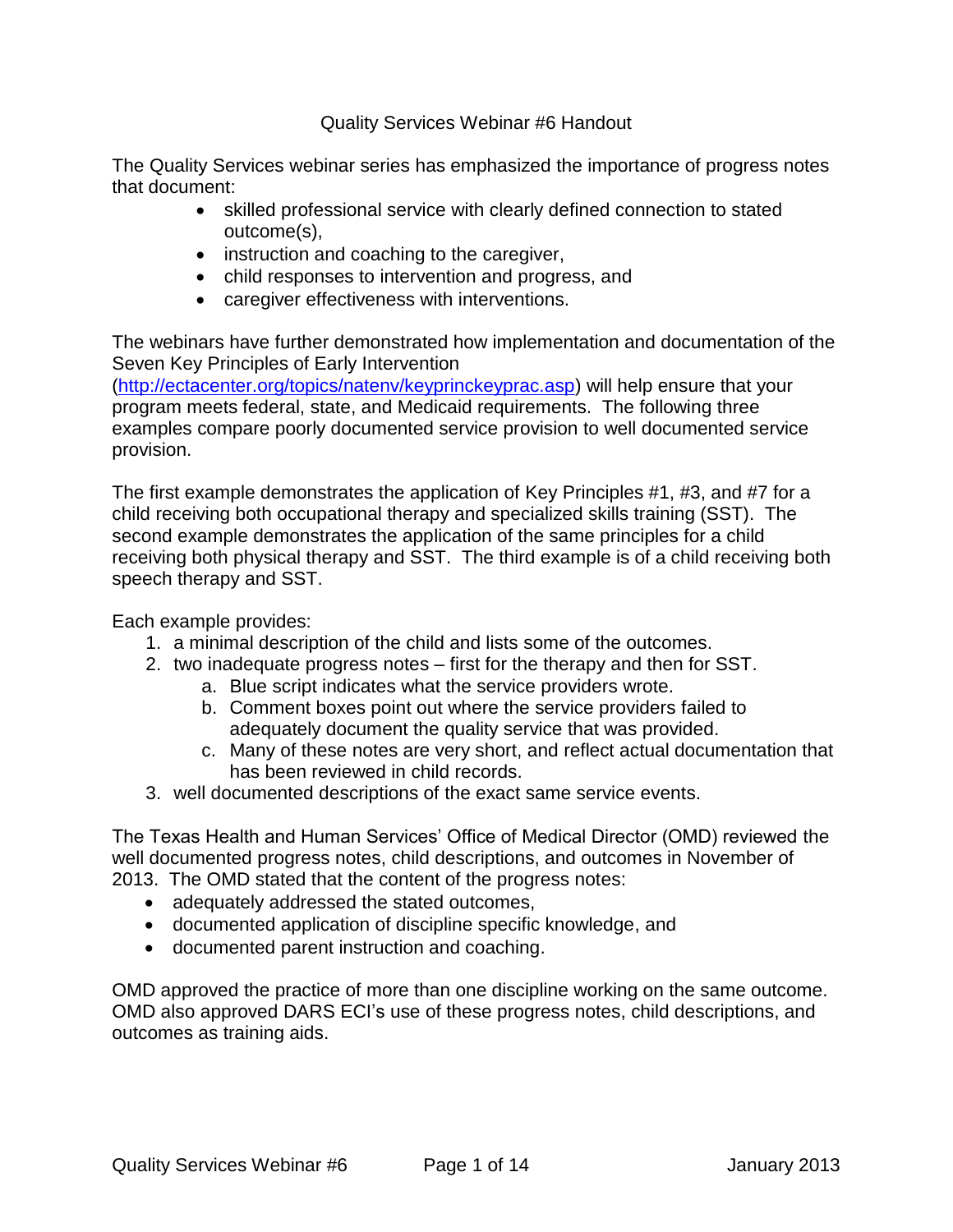### **Documenting Application of Principles #1, #3, &#7**

**Occupational Therapy and Specialized Skills Training**

Kelly is 11 months and was referred for gross and fine motor delays.

The eligibility evaluation that was conducted by ECI personnel indicated delays in fine motor development.

Outcomes are:

- 1. Each time Breeze (mom) requests, Kelly will hand over object to her 3 days in a row by Christmas.
- 2. Kelly will use a spoon to eat thick foods (pudding, oatmeal, stuffing) 2 times a week by Christmas.
- 3. Kelly will take 10 steps with one hand held in time for Christmas.

Services planned: Case Management, Occupational Therapy (OT) and Specialized Skills Training (SST)

## **OT progress note**

What we worked on today: Breeze wants Kelly to hand over object to her.

Comment: In order to ensure that the medical necessity of each service is clear, avoid phrasing outcomes in terms of what the parent wants the baby to do.

What has happened since last visit: First occupational therapy service since IFSP. Mom reports Kelly is throwing and dropping objects and toys. Her cousins, who are 18 months and 3 years old have been visiting them, and Kelly has had lots of fun playing with them.

Comment: The therapist spent a lot of time and space writing information that is not really relevant to the session. It is acceptable, but not necessary, and may take time away from recording important details about the session. The report of "throwing and dropping objects" should be connected to the stated outcome.

#### What we did today:

Kelly had just finished lunch when I arrived, and she was still sitting in her highchair. She was shy at first, but then she relaxed a little and wasn't as reluctant to interact with me as she was at the eval.

Comment: Again, a lot of time and space in the note was used to record un-necessary information. Whether or not the child is willing to interact with the therapist is not important, unless she has an outcome specifically related to interacting with adults.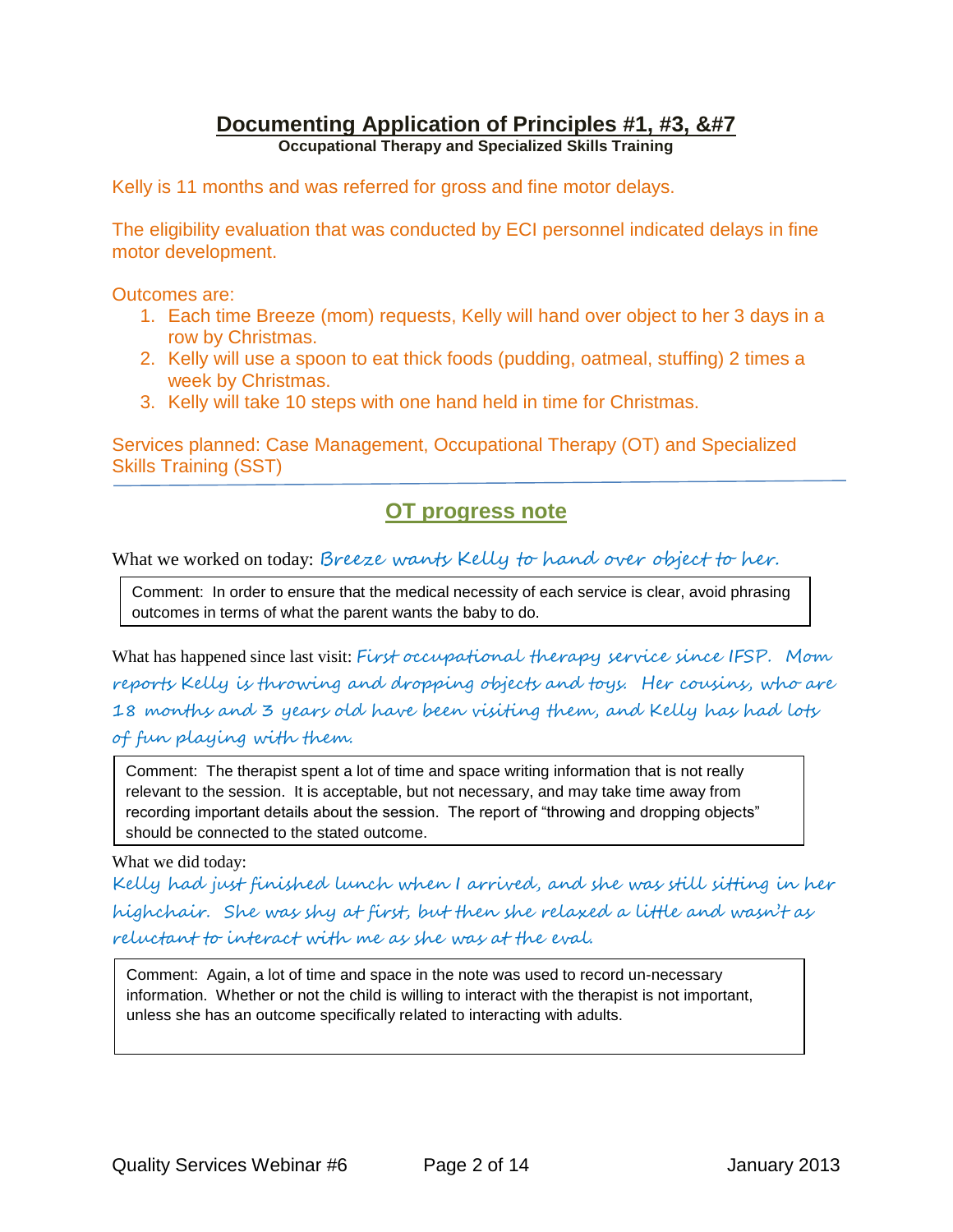We played with her rings, and some shaker toys that she likes. We practiced helping Kelly to open her hand to release an object.

Comment: Use of the term **"we"** leaves a reader wondering who participated. It could be the baby and therapist only, or it could be the therapist, mom and baby. How did they "help" Kelly open her hand? What did the therapist do to apply her professional, clinical knowledge and skills?

Applied gentle pressure to back of Kelly's hand and bent her wrist to loosen her grip. Kelly didn't really like the pressure, so massaged back of hand to relax wrist to bend. We practiced stroke/tap/rub back of her hand to relax the grasp.

Comment: There is some evidence here that the therapist provided a clinical, professional service, but the term "we" is used again. There is no direct documentation of the therapist teaching, coaching or instruction the parent. It seems to be implied in the use of "we" but that's not enough.

If this session was an hour, or even 45 minutes, there might be questions raised about whether or not the documentation supports the amount of time billed.

### **SST progress note**

What we worked on today: Handing object on request

What has happened since last visit: Breeze and Kelly went to visit the grandparents last week. Trip was cut short because Kelly had a cold.

Comment: This sentence has nothing to do with the provision of services or the child's progress on outcomes. EIS did not get feedback on the interventions used in routines during the week.

What we did today: Kelly was sitting in her highchair finishing breakfast when I arrive. Breeze cleaned her up and we went into the living room where her toys are. I told Breeze that there are stages of dropping and releasing objects – we watched a you tube video of 10-12 mo old babies playing with objects.

Comment: You don't need to record where baby is, or in what part of the house the session took place, UNLESS it is relevant to the routine that was addressed.

The use of video to help coach a parent can be an effective intervention tool, but the EIS must make a connection between the video, the child's outcomes, and the instruction to the parent.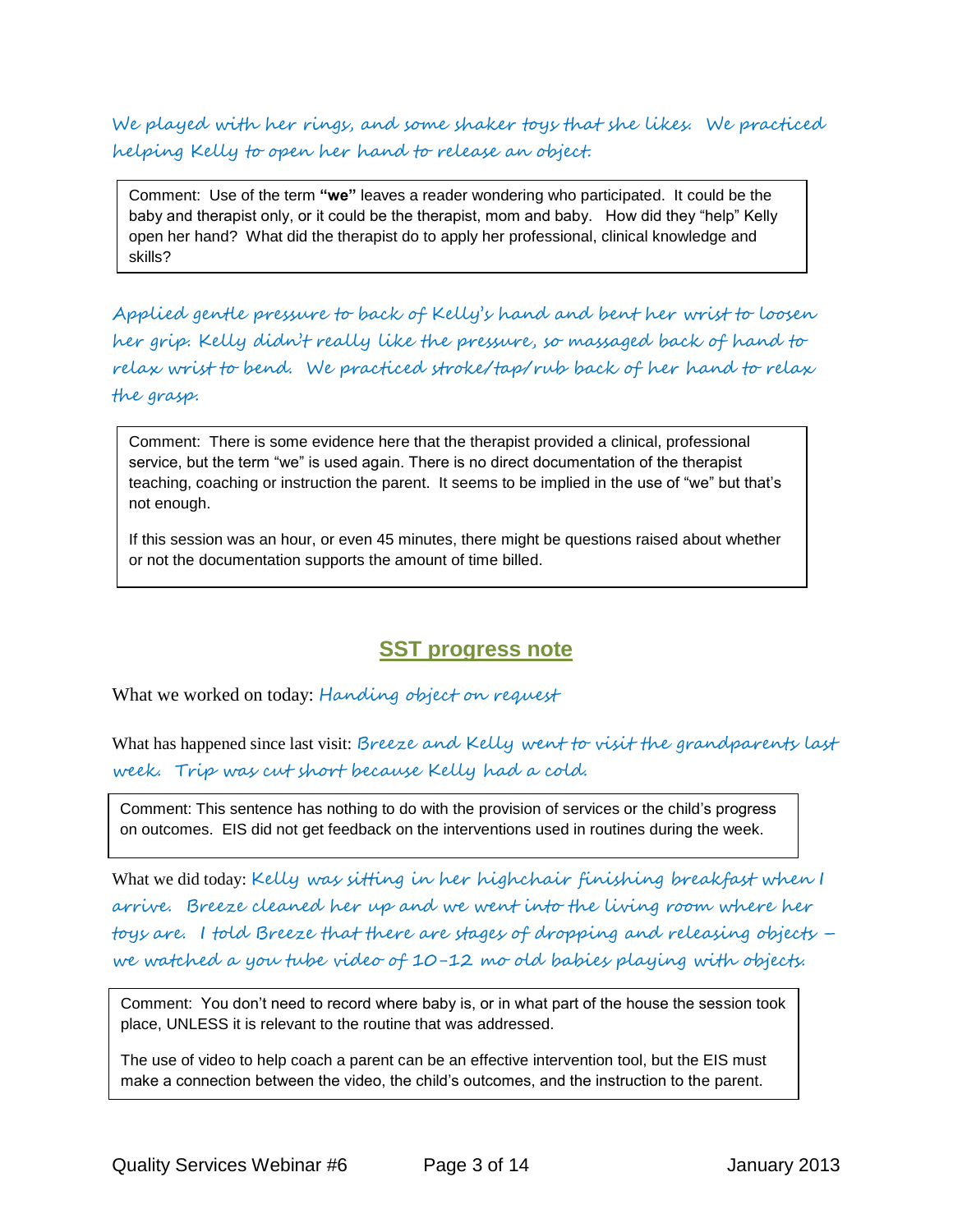We dropped objects into container to make a "bang." We tapped the floor and pointed to encourage Kelly to put a toy down rather than throwing it. We rolled the ball back and forth –Kelly loved it. We then went out on the balcony and played with a pan of water and some sponges. Helped Kelly squeeze water out of a small wet sponge and drop objects into the water to make a "splash."

Comment: The EIS appears to be doing some of these activities to address routines, but the connection isn't clearly established. It can be OK to use the term "play," but the note must also describe the therapeutic, outcome related purpose of the play.

Connect the activities in the session to the needs of the child. A reader who is unfamiliar with therapeutic intervention for very young children might ask "how does squeezing a sponge, or rolling a ball relate to her outcome?"

Again, avoid the use of "we." Be clear in conveying that you taught and coached the parent regarding how to work on an outcome within their daily routines, and provided feedback to the parent as she practiced. Asking a parent to demonstrate and then providing feedback is often referred to as "return demonstration." Medicaid auditors often look for evidence of return demonstration in ECI service delivery.

### **Improved OT progress note**

What we worked on today: Each time Breeze requests, Kelly will hand over

#### object to her.

What has happened since last visit: First occupational therapy service since IFSP. Mom reports Kelly is throwing and dropping objects and toys but does not follow her request of "give me."

#### What we did today:

Discussed fine motor development and volitional release –child practices dropping which starts by 7-8 months, established by 12-13 months.

Demonstrated with hand over hand how to open Kelly's hand each time she requests Kelly to hand over object.

Demonstrated how to apply gentle pressure to back of Kelly's hand and bend wrist to loosen her grip. Kelly presented some resistance to pressure. Demo'd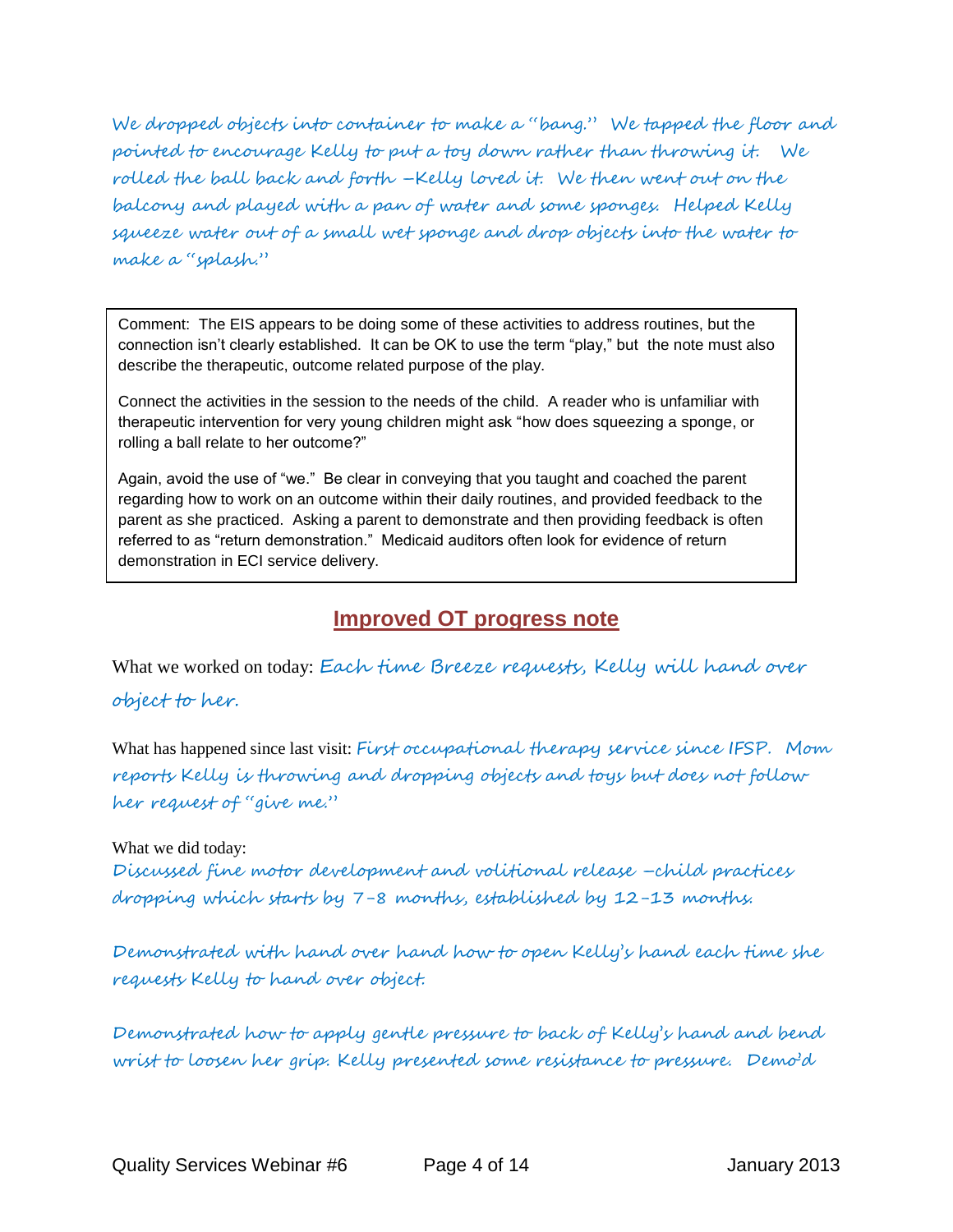massage on back of hand to relax wrist to bend. Demo how to stroke/tap/rub back of hand to relax the grasp.

Mom practiced. Corrected how she was not applying enough pressure to bend wrist by hoh. She practiced 4-5 times till she understood how to help with loosening the grasp.

#### **Improved SST progress note**

What we worked on today: Handing object on request

What has happened since last visit: Breeze said she had been practicing what OT had taught her in the last session. Continues to feel that Kelly was not giving her objects on request.

What we did today: Went over the development sequence for when a child learny to hand over object on request. Watched 5 minute you tube of 10 month old dropping objects and a 12 month old handing objects on request.- so Breeze could see what to expected developmentally. Demonstrated and explained how Breeze can incorporate activity throughout day. Demo'd how to drop objects into container to make a "bang" using hoh. Mom tried and did well. Showed Breeze how and when to point to floor /table/tray to encourage release when Kelly finishes playing with toy/or feeding with spoon. Mom assisted Kelly to roll ball back and forth –Kelly loved it – I coached repeated hand and finger opening. Explained squeeze small wet sponge at bath time; and drop objects into bath water to make a "splash." Breeze liked suggestions. - said she could easily do that at bath and meal times.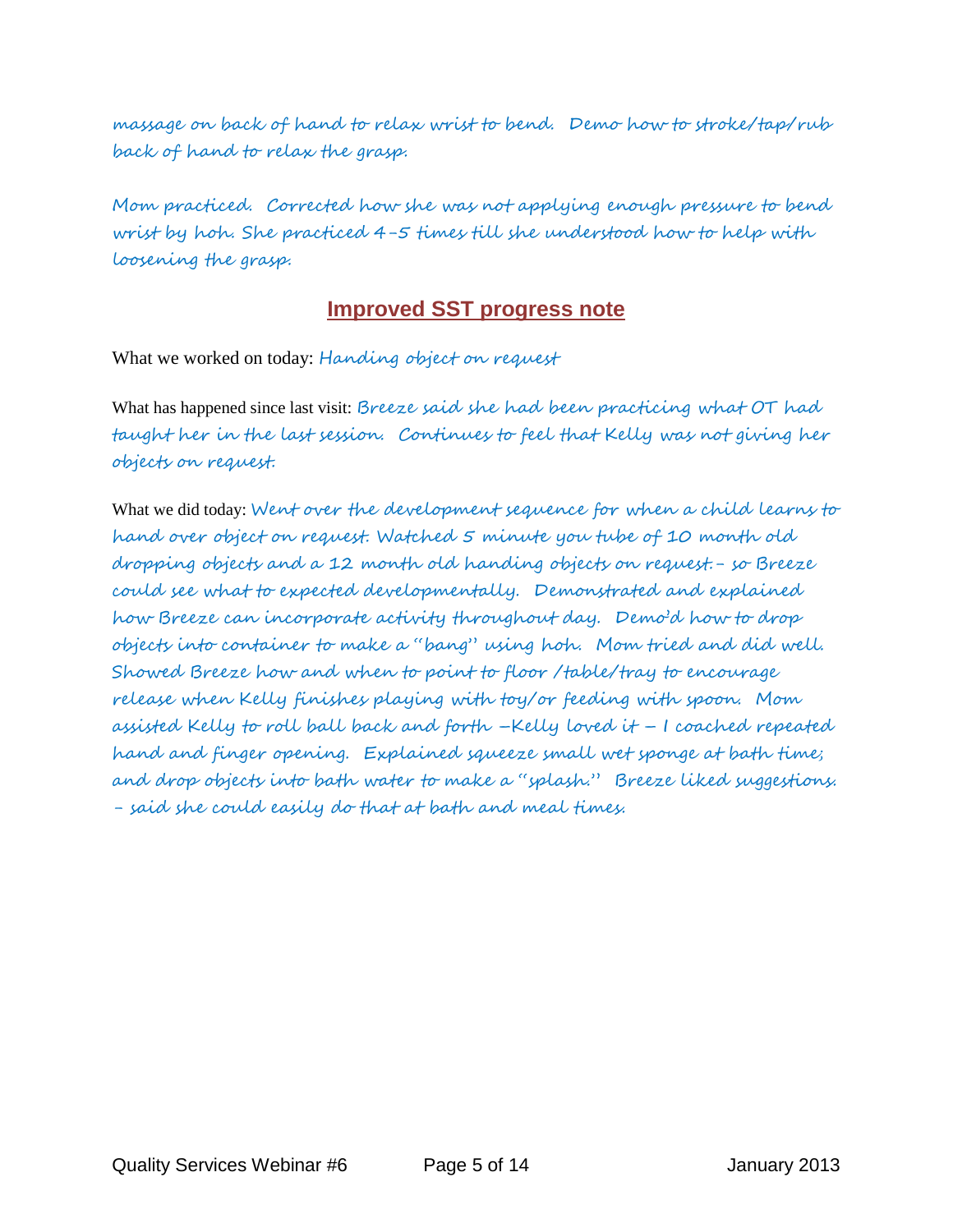## **Documenting Application of Principles #1, #3, &#7**

**Physical Therapy and Specialized Skills Training**

Fernando is nine months old and was referred for gross and fine motor delays.

The eligibility evaluation that was conducted by ECI personnel indicated a three month delay in all developmental domains.

Outcomes are:

- 1. To move around the house by crawling from kitchen to living room every day for a week.
- 2. Fernando will look when his mom or dad calls his name during playtime 60% of the time.
- 3. Fernando will look at the dog and cat when they are named 60% of the time.
- 4. To reach for favored toy (rattle, stuffed dog) when his attention is drawn to it (placed near him) 2 out of 3 times, three days in a row.

Services planned: Case Management, Physical Therapy (PT) and Specialized Skills Training (SST)

# **PT progress note**

Outcomes: Crawl from room to room.

#### Berta reports that Fernando has been doing really well.

Comment: The generalization that he has "been doing really well" is has no meaning.

#### We put him on all fours, and held his knees – he didn't seem to mind this at all.

Comment: What is the professional rational for this activity? Why were his knees "held", and what does this mean? Is the fact that he didn't mind relevant to the objective, or is it just an un-necessary comment on his mood that day? Who is "we?" Was the parent coached or instructed? Did the parent practice?

Fernando held all foury for 60-70 seconds. Modeled how to rock from side to side in crawl position. He laughed and smiled while I rocked him.

Comment: Modeling can be an important component of ECI service, but this statement doesn't go far enough. The therapist should have written a statement about what happened next. The parent should have practiced the technique so the therapist could then provide feedback and coaching to the parent (return demonstration). The fact that the child enjoyed being rocked by the therapist isn't important – more relevant would be that the child cooperated with the parent when she attempted the technique.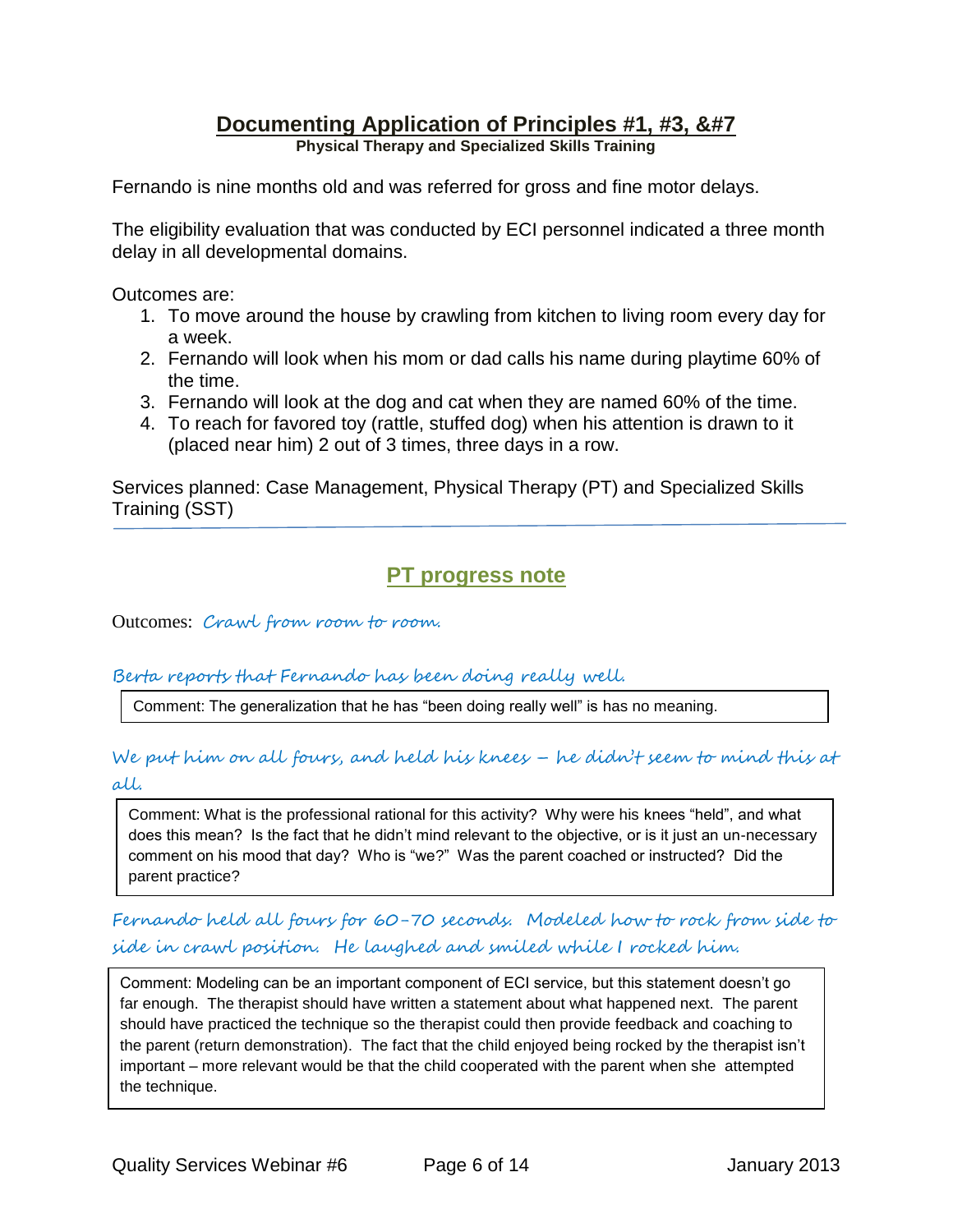Modeled placing him in front of chair, arms resting on chair, bearing weight on knees. We took pictures on her cellphone.

Comment: Taking photos or video on a cellphone can be an excellent method to help parents remember how to implement strategies and techniques. This statement, without explanation, is insufficient. The reader does not know why photos were taken.

Overall Comment about this progress note: It is not unusual for us to see notes to be as short as this one – only six sentences. This documentation is insufficient to support a service of 45 minutes, one hour, or even 30 minutes. Although the note alludes to professional intervention by the PT (Placement, handling, facilitation, etc.), too much information is missing.

## **SST progress note**

Outcomes: Move around the house by crawling.

Berta reported placing toys and brightly colored objects around Fernando when on tummy.

Comment: Why did Berta place toys and brightly colored objects around Him? How did he respond? What did he do?

We played with his musical monkey, his stuffed toys, the folding mirror and some plastic containers. He really likes the musical monkey and the plastic containers from the kitchen.

Comment: When mentioning "play" in a progress note, always discuss the reason for the play, and relate the activity back to one or more of the outcomes in the IFSP.

We alternated placing the monkey and the containers just a few inches out of his reach. We praised him and clapped excitedly when he tried to get to the toys – he loved it.

Comment: Avoid the use of "we." Instead, describe teaching something to the parent, or showing her how to do something. Include the reasons for what was taught.

We labeled objects and said "come get the monkey" while pointing to the toy and then said the name over again when he touched the toy.

Comment: Avoid the use of "we." Why is this important? This activity appears to be unrelated to the stated outcome of crawling. The EIS is addressing language development toward another outcome in the IFSP, but it is not clearly stated in the progress note.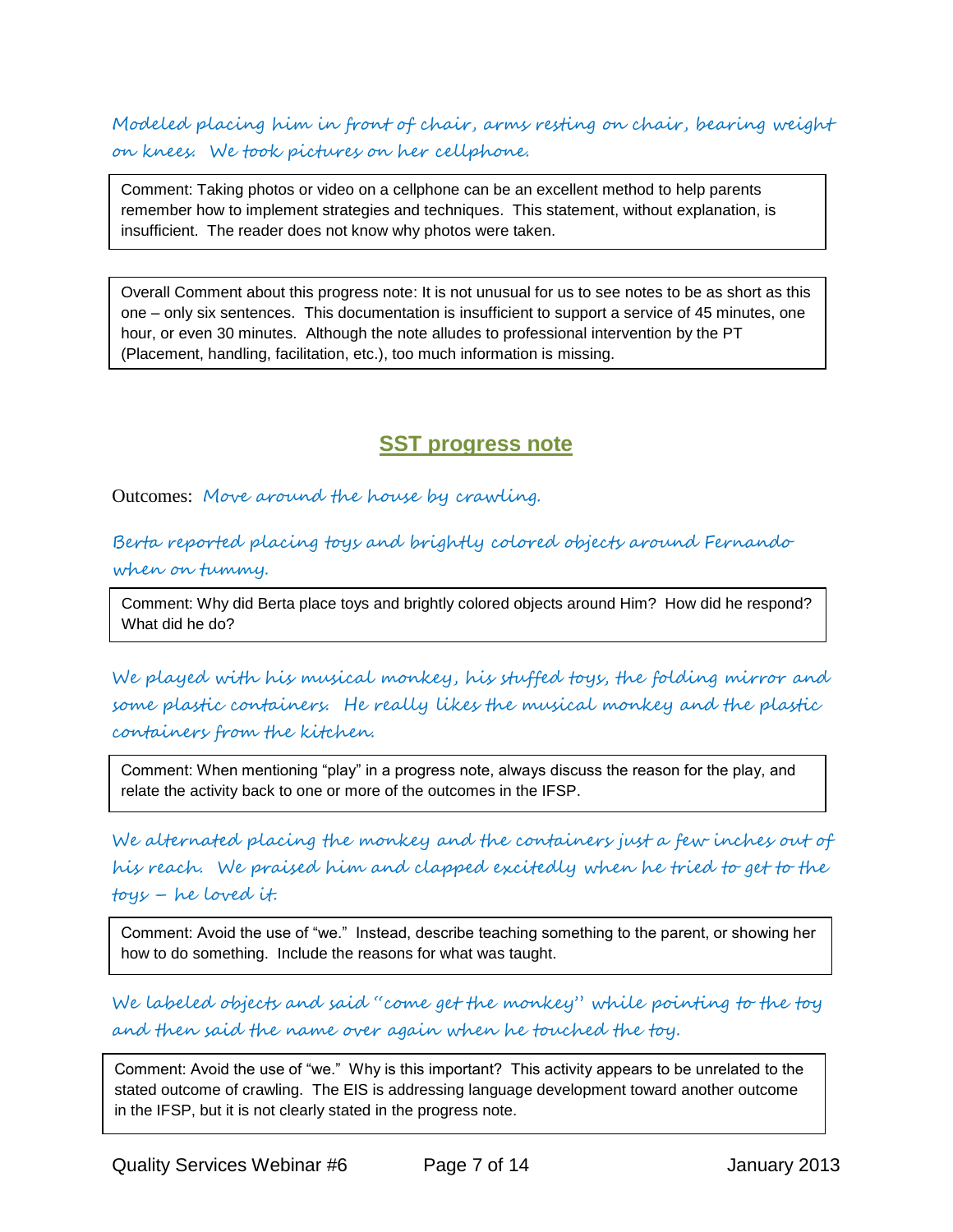### **Improved PT progress note**

Outcomes: Crawl from room to room.

Berta reports placing Fernando on tummy every day. Reports that he's maintaining crawl position for up to 1 minute. Beginning to rock back and forth. Demonstrated how to increase time on all fours: hold him at knees and pressing knees down (for sensory feedback/ground reaction through knee joints). Fernando held all fours for 60-70 seconds. Demonstrated how to rock him from side to side in crawl position to start weight shift in prep for crawling. Demonstrated how to place him in front of chair, arms resting on chair, bearing weight on knees. Berta practiced several times. Corrected how she was holding him at knees to hold and press knees gently towards floor. We took pictures on her cellphone for her to refer to next week.

## **Improved SST progress note**

Outcomes: Move around the house by crawling;

Berta's been placing toys around Fernando when on tummy – he is tolerating this up to 1 minute. Played with toys and objects to determine which one will be best motivator– musical monkey and plastic containers. Berta demonstrated what she's been practicing - noticed she was placing the objects too far away. Showed how to place them just out of reach so he is successful moving toward them. Coached about how children learn by being successful and getting rewarded for that success. Told her to verbally praise for each attempt and get real excited when he reaches the toy. Demonstrated how to label objects and say "come get the monkey" and point to toy and say "monkey," to also help his language development. Berta practiced – she understood the process.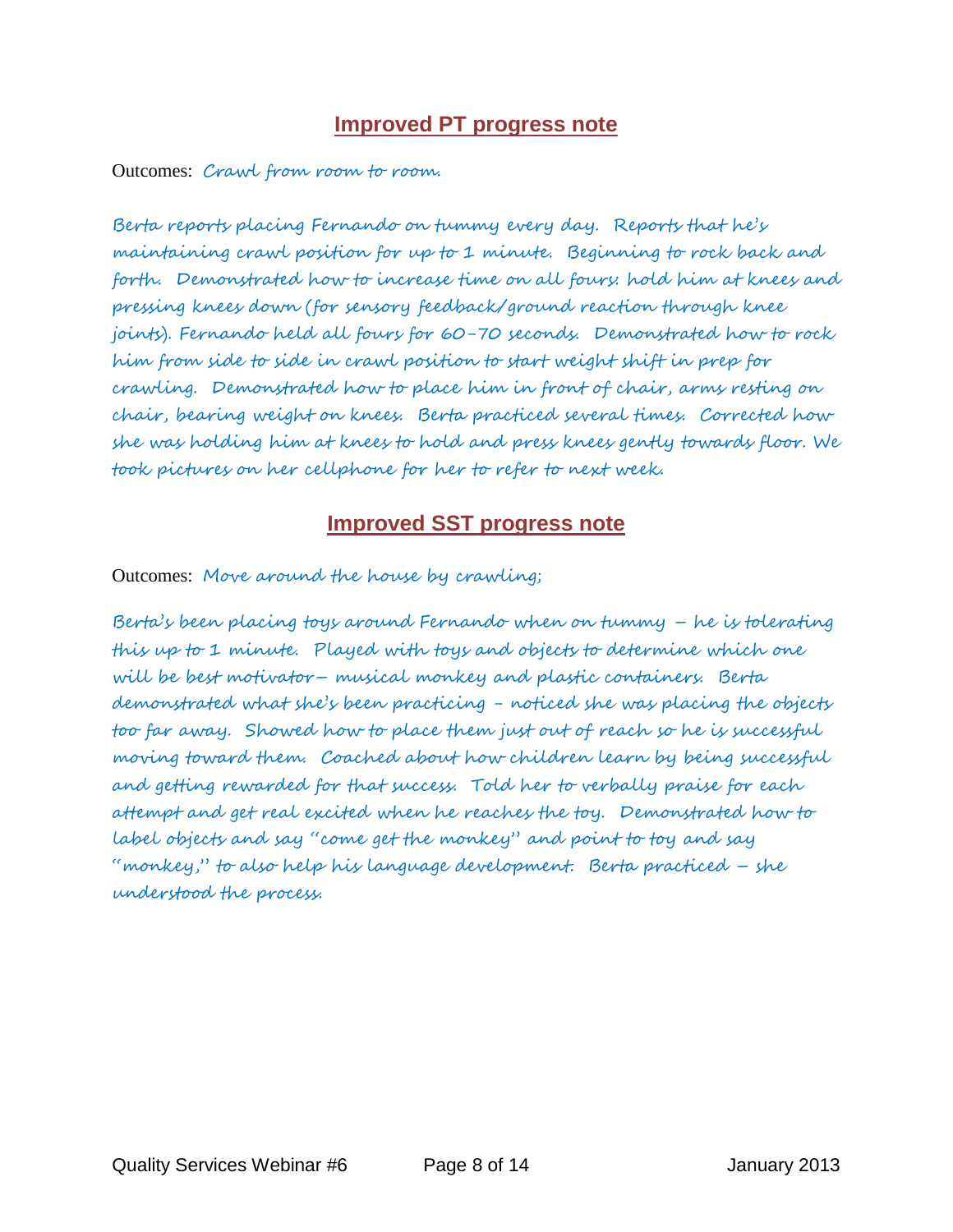# **Documenting Application of Principles #1, #3, &#7**

**Speech Therapy and Specialized Skills Training**

Tia is a two year old who was referred by Med-Nurse for concerns about his delayed speech.

The eligibility evaluation that was conducted by ECI personnel indicated delays in communication, fine motor, and cognitive domains.

Outcomes are:

- 1. Tia will say mama to gain his mother's attention or request his assistance upon waking up in the morning and when wanting a snack daily for seven consecutive days.
- 2. Tia will request his wants/needs with words/word approximations during snack time and play time five times a day for seven consecutive days.
- 3. Tia will independently eat a serving of one veggie and one fruit just like mom and dad at three mealtimes a week for two consecutive weeks.
- 4. Tia will take four turns with a partner (adult or child) during two daily routine for seven consecutive days.
- 5. Tia will be able to stay focused on one activity for at least ten to 15 minutes during playtime.

Services planned: Case Management, Speech Therapy (ST) and Specialized Skills Training (SST)

# **ST progress note**

Outcomes worked on: Say Mama to get attention; Request wants and needs at snack and play; Eat fruit and vegetables

Caregiver report since last session: Had to cancel last week's doctor appointment because Gina's car died. Will reschedule.

Comment: Has nothing to do with the provision of services or the child's progress on outcomes. SLP did not get feedback on the interventions used by the parent in routines during the week.

#### Activities during session:

I arrived at Tia's house for lunchtime. We put Tia in to his highchair. Gina said he loves his superman bowl and spoon, and so Gina put some pureed banana in that bowl, mixed with some oatmeal to make it thicker. He ate a few bites of and then threw the spoon.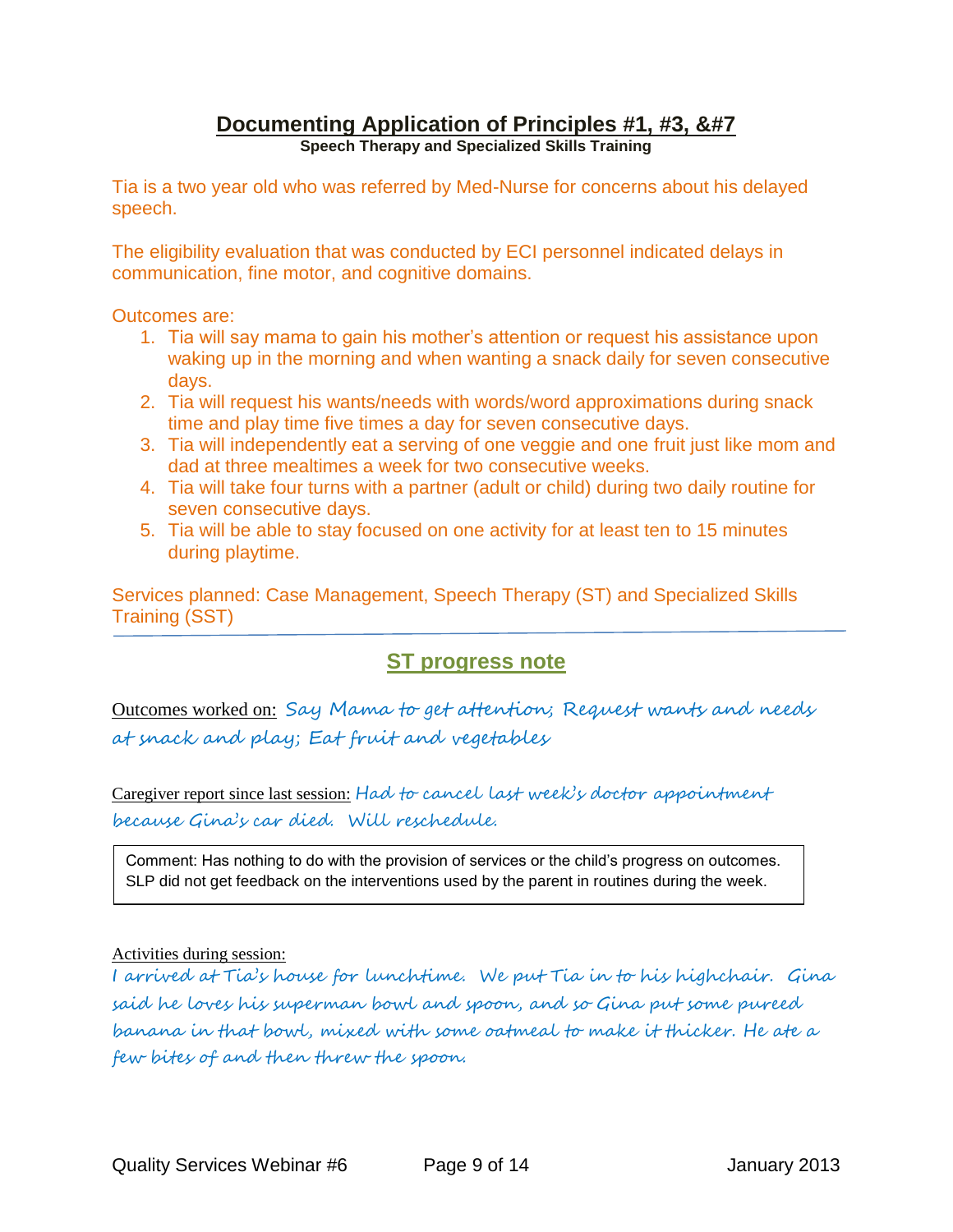Comment: This is a good description of the child and his responses, but there is no therapeutic intervention documented. It appears that the therapist was simply observing a meal and that mom already knows how to do these things. Which, in turn, creates the impression that mom does not need speech pathologist's expertise, and the service is not medically necessary

Gina sang a song about eating lunch, and she ate some of Tia's food, showing exaggerated enjoyment to try make mealtime more relaxed fun .

Comment: Therapist implies that there was parent coaching but why is this important? Why do meals need to be more relaxed fun?

When Tia indicated he wanted to get down, I gave Gina a NUK brush and showed her how to do some oral stimulation in front of the mirror in a fun, playful way so he will accept them. She can also do the exercises when brushing his teeth.

Comment: Why is the NUK brush connected with getting down? What specific oral stimulation techniques were taught? What is the purpose of oral stimulation? Needs to be tied back specifically to one of the outcomes.

Tia and Gina enjoy going to the public library together - they are going to go tomorrow. Tia enjoys being around the other kids, and he likes sitting in Gina's lap in the story circle. He can sit and listen for 2 or 3 minutes. They always check out some books to bring home. I looked at some books with Tia. He sat in my lap for a few minutes, and enjoyed looking at the pictures. He sometimes tried to imitate simple words especially with initial /m,b,p/ sounds when I pointed to picture

Comment: The therapist seems to focus on a typical family routine, but there is too much description of the library activity, and not enough description of the information provided to the parent.

Why did the therapist read the books to Tia? She could have watched Gina read to him, given her some suggestions and then provided praise and feedback. (return demonstration) There is description of the child's responses, but little information about the actual intervention that was provided.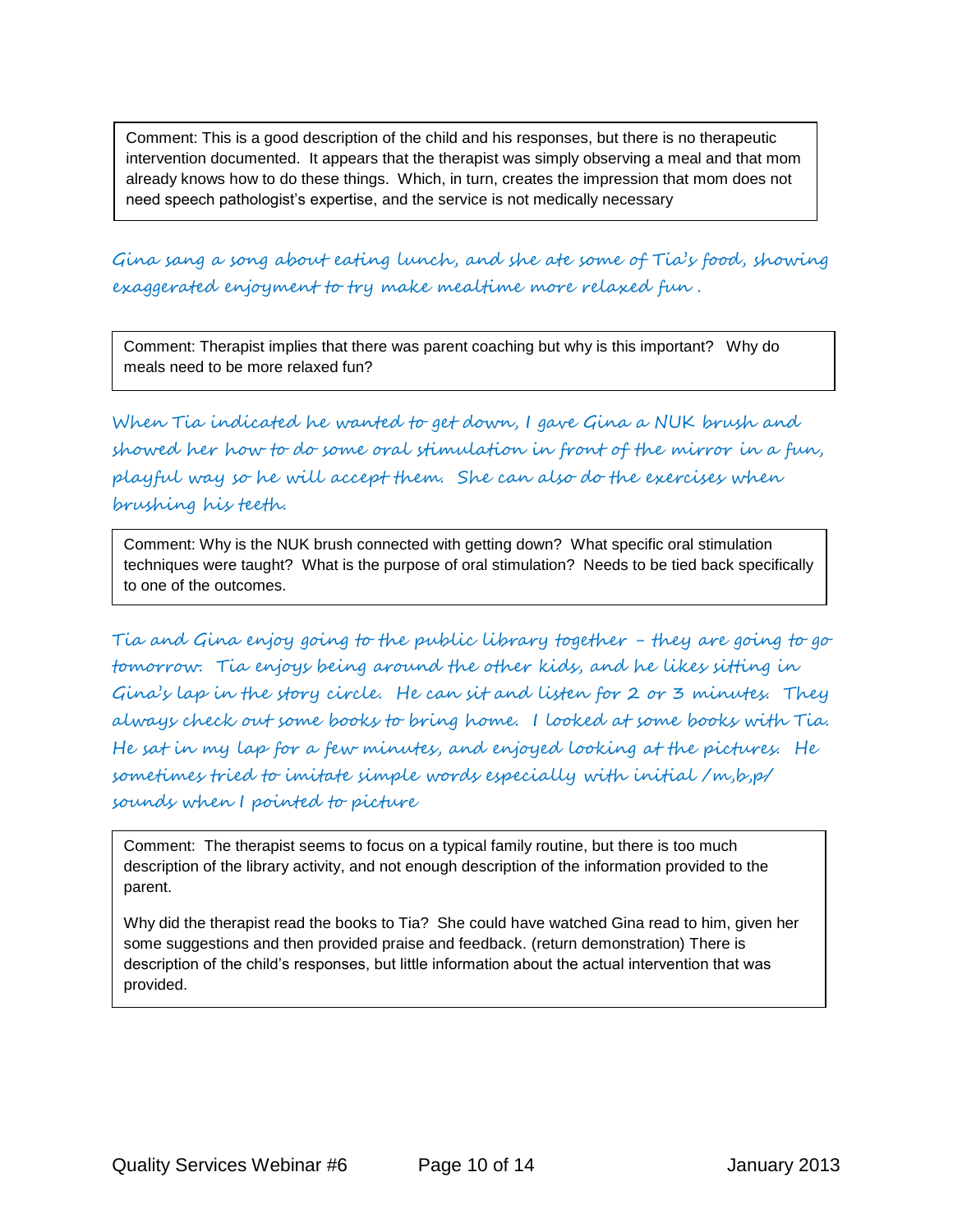#### **SST progress note**

Outcomes worked on: Turn-taking; increase attention span and joint attention; say "Mama" to get Gina's attention.

Caregiver report since last session: Missed doctor appointment because Gina's car died. Rescheduled to later this month. Has an appointment at the food stamp office next week. Will be attending support group at nearby church this Saturday.

Comment: Has nothing to do with the provision of SST or the child's progress on outcomes. EIS did not get feedback on the interventions used in routines during the week.

#### Activities during session:

We looked at the books that they got from the library. Tia sat in my lap and really enjoyed this. He seemed to enjoy it even more when we used exaggerated speech and got excited about the pictures. He tried to imitate the words puppy, baby, mama, and ball when we named them!

Comment: An almost identical activity was conducted in the Speech session. Was different professional expertise applied by the EIS or the SLP? Documentation must include application of discipline specific expertise.

There is no documentation of intervention, or of instruction to the parent, only description of the child.

We went outside and played ball with Tia by rolling it back and forth. I I encouraged him to take his turn. He sometimes vocalized to his mom when he wanted her to roll the ball back. Gina said the ball seems to work better than the car they used last week.

Comment: Again, this same activity was conducted in the Speech session, with little difference in what professional expertise was applied by the EIS or the SLP. Approximately half, or more of this session duplicates the SLP session.

We also played Itsy Bitsy Spider and Wheels on the Bus, which Tia really liked. He held his hands up, and tried to imitate some of the movements. We encouraged him to vocalize to ask for more.

Comment: What is the purpose of this activity? How was he "encouraged", what was actually done? What intervention techniques were applied?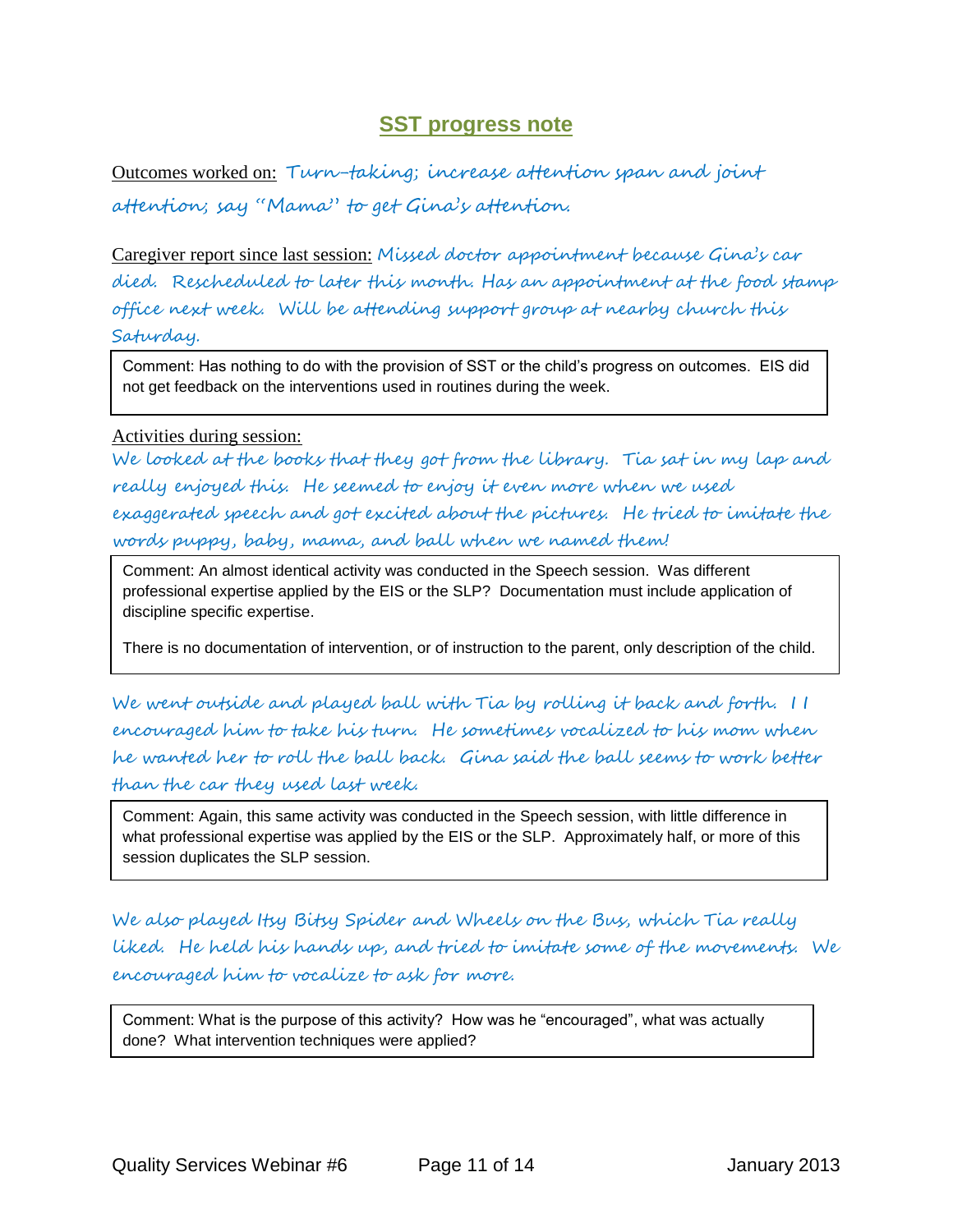I suggested to Gina that she move some of Tia's toys to closet. She said that she has a shelf that can put in the closet that will hold everything, and she thinks this is a good idea. She is going to try to not use his toy cars as a reward, but will try physical play that he enjoys, like tickling or bouncing on her knee.

Comment: Why will the toys be moved? How does this relate to an outcome? The detail about the shelf isn't needed. Why is she not going to use the cars? Did she think of this and inform EIS, or is it an intervention technique provided by the professional?

# **Improved ST progress note**

**Improved ST progress note**

Outcomes worked on: Say Mama to get attention; Request wants and needs at snack and play; Eat fruit and vegetables

Caregiver report since last session: Gina (mom) continues frustrated by his refusal to eat any except liquefied fruit/veg. Been offering pureed peach and squash. When he pulls her to get her attention, she has been saying "mama," and labeling with single word things he requests.

#### Activities during session:

- 1. Re: eating fruits and vegetables. Coached Gina to:
	- a. offer puree of only favorite fruit (banana) in coming week, no other changes
	- b. offer at lunch, only. Lunch is easiest, most relaxed meal.
	- c. Offer in favorite bowl with preferred spoon.
- 2. Counseled Gina on typical eating preferences in toddlers, to move slowly in making changes, and strategies for keeping meal time fun and relaxed.
- 3. Demonstrated some oral stim to Gina, with Nuk brush and soft rubber toys; she practiced; she will implement 2X each day at toothbrushing. May help desensitize him to texture changes in food.
- 4. Gave 6 suggestions for books that emphasize the word "mama" (ex: Mama Lama Red Pajama). They are going to library tomorrow. Explained emphasizing and repeating target words.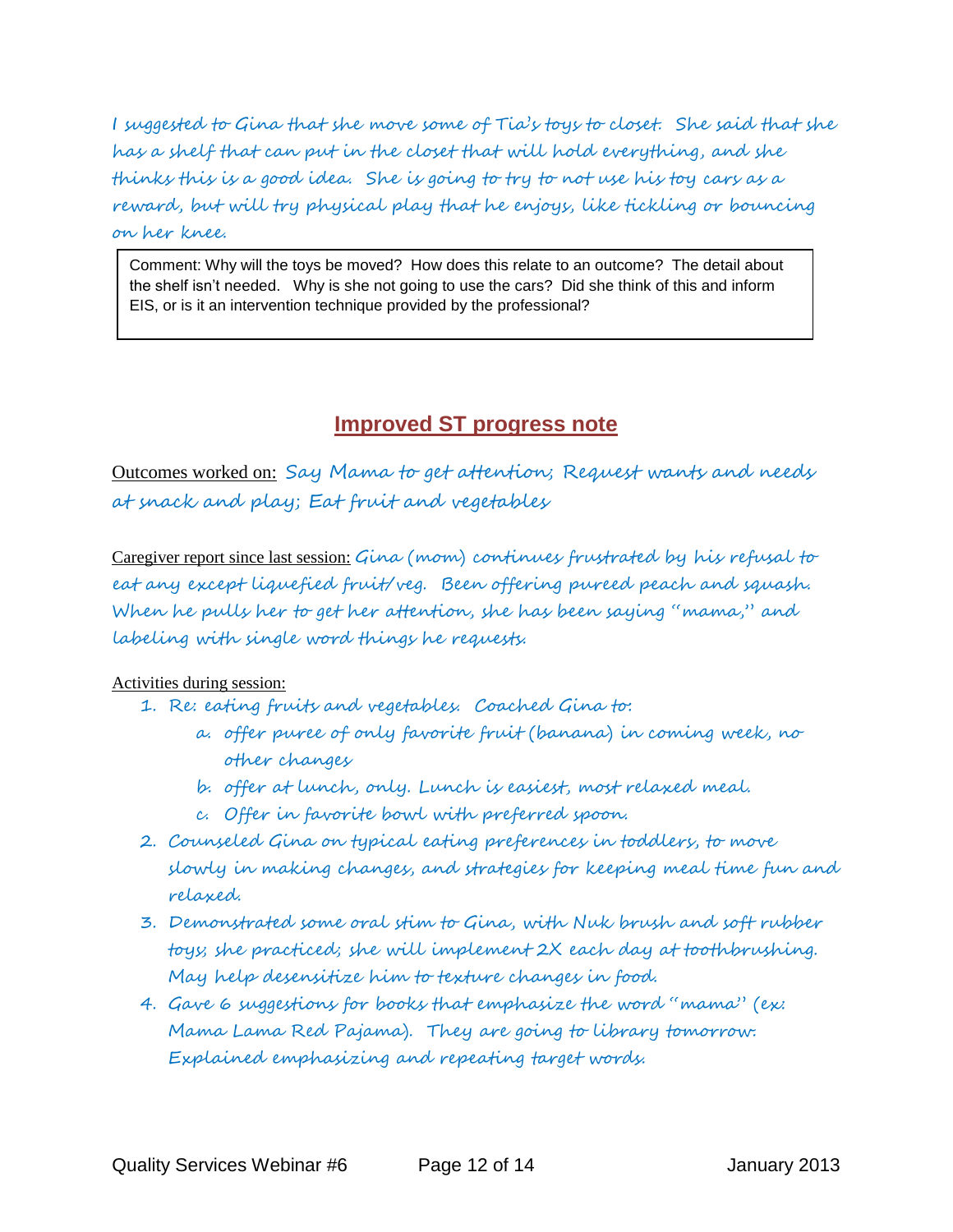5. Gina practiced with one of his books, I provided instruction/feedback while they read incl slower pace, single words and 2 word phrases, emphasize initial /m, b, p, w/, expectant pause waiting for his attention to be focused on book. This book activity will also build vocabulary for requesting.

### **Improved SST progress note**

Outcomes worked on: Turn-taking; increase attention span and joint attention; say "Mama" to get Gina's attention.

Caregiver report since last session: Gina reports working on affention span with picture books, but he is mostly uninterested. His older sister frustrated because when she tries to roll a car to him, he picks it up, spins the wheels won't give back. He is not saying "mama" yet, but is starting to make "aa-aaaa" noises to get her attention, instead of just grabbing her or screaming. But screaming is still his primary way of getting her attention. She is frustrated that he still will not ask for her.

#### Activities during session:

Gina showed me how they look at books together. She got several books with the word "mama" that the SLP recommended. Showed how to draw his attention back to picture with exaggerated and excited speech and gestures. Suggested interactive books - windows to open or tabs to pull, to help keep his attention.

Suggested instead of car, use ball for turn-taking, since tends to get fixated on wheels. Demonstrated hand-over-hand to help him roll the ball for turntaking. Gina tried hand-over-hand technique. She'll practice this with sister.

Reminded her that "aa-aa-aa" is purposeful and should be rewarded. When he makes the sound say, "You want mama? Here I am" and give him attention. Reminded that ignoring screaming and rewarding purposeful sounds will reinforce what she wants.